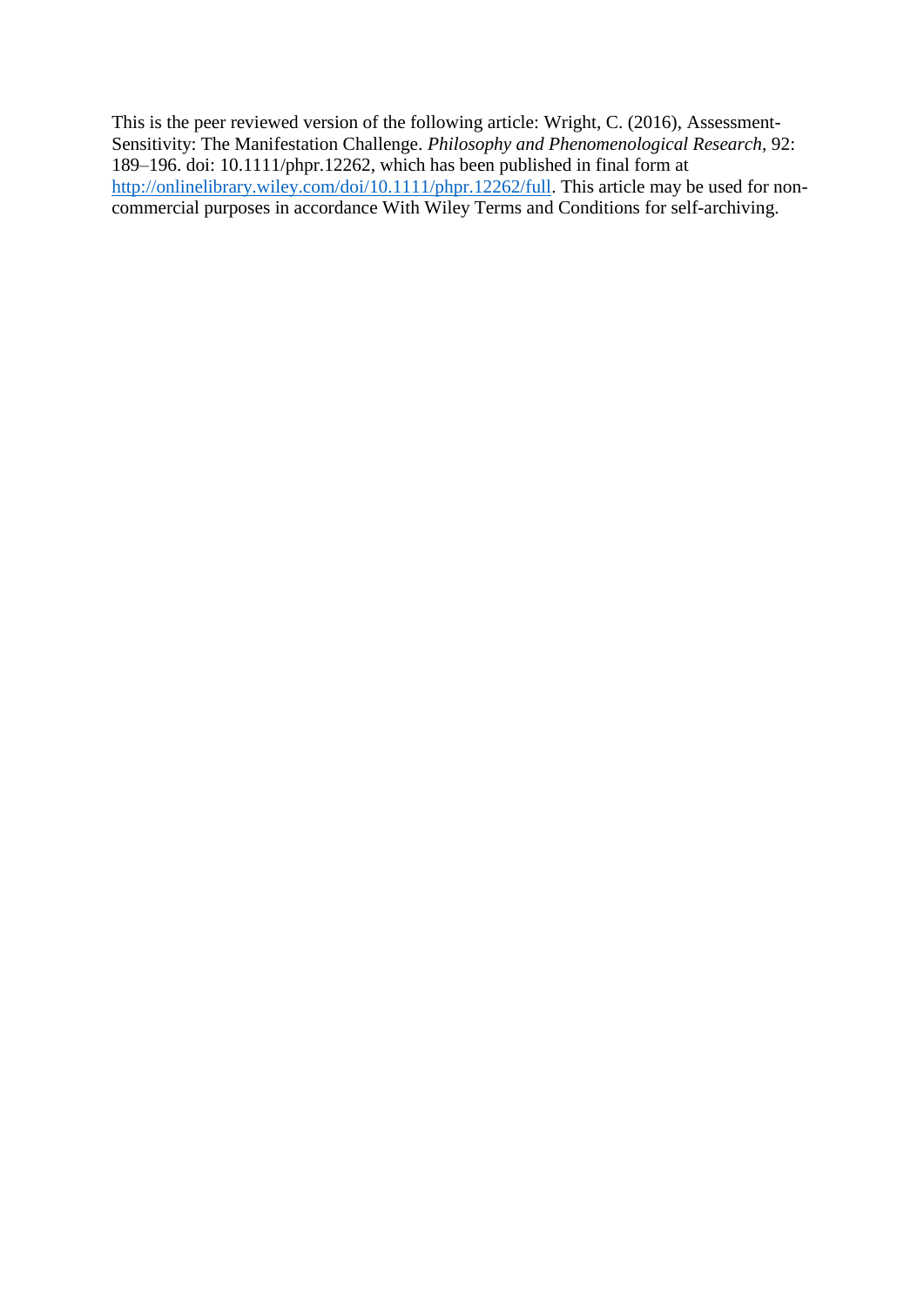For a P&PR Book Symposium on John MacFarlane's *Assessment-Sensitivity: Relative Truth and Its Applications*

,

# **Assessment-Sensitivity: the Manifestation Challenge**

Crispin Wright

**I**

MacFarlane's core project in his deep-reaching, superbly crafted book is the defence of the claim that there is a theoretically respectable, interesting, useful species of relativism about truth—the species he captions by the term, *assessment-sensitivity*. Assessmentsensitivity contrasts, however, with classic truth relativism— if indeed there is such a thing— in three important respects. First, it is potentially a *local* feature of discourses. MacFarlane, unlike Protagoras, is making no general claim about the metaphysics of truth. So he finesses a broad sweep of traditional concerns about the coherence of truthrelativism, from the *Theaetetus* onwards, which take it to be a global thesis, (so hence, e.g., self-applicable.) Second, whereas traditional relative truth is a property of the contents of attitudes, assessment-sensitivity is a characteristic in the first instance of token assertoric  $utterances$  — though MacFarlane allows it to apply derivatively to the propositions expressed thereby (which he understands in the usual intuitive way as what are asserted, what are believed, what sustain relations of incompatibility and entailment, and so on.<sup>1</sup>) Finally, MacFarlane's project is harnessed to the task of giving *descriptively* adequate semantic theories for certain regions of discourse as actually practiced, rather than, at least in the first instance, to any specifically metaphysical controversies. Traditionally,

<sup>&</sup>lt;sup>1</sup> See *Assessment-Sensitivity* p. 49 and following. Unless otherwise stated, all references below are to MacFarlane's book.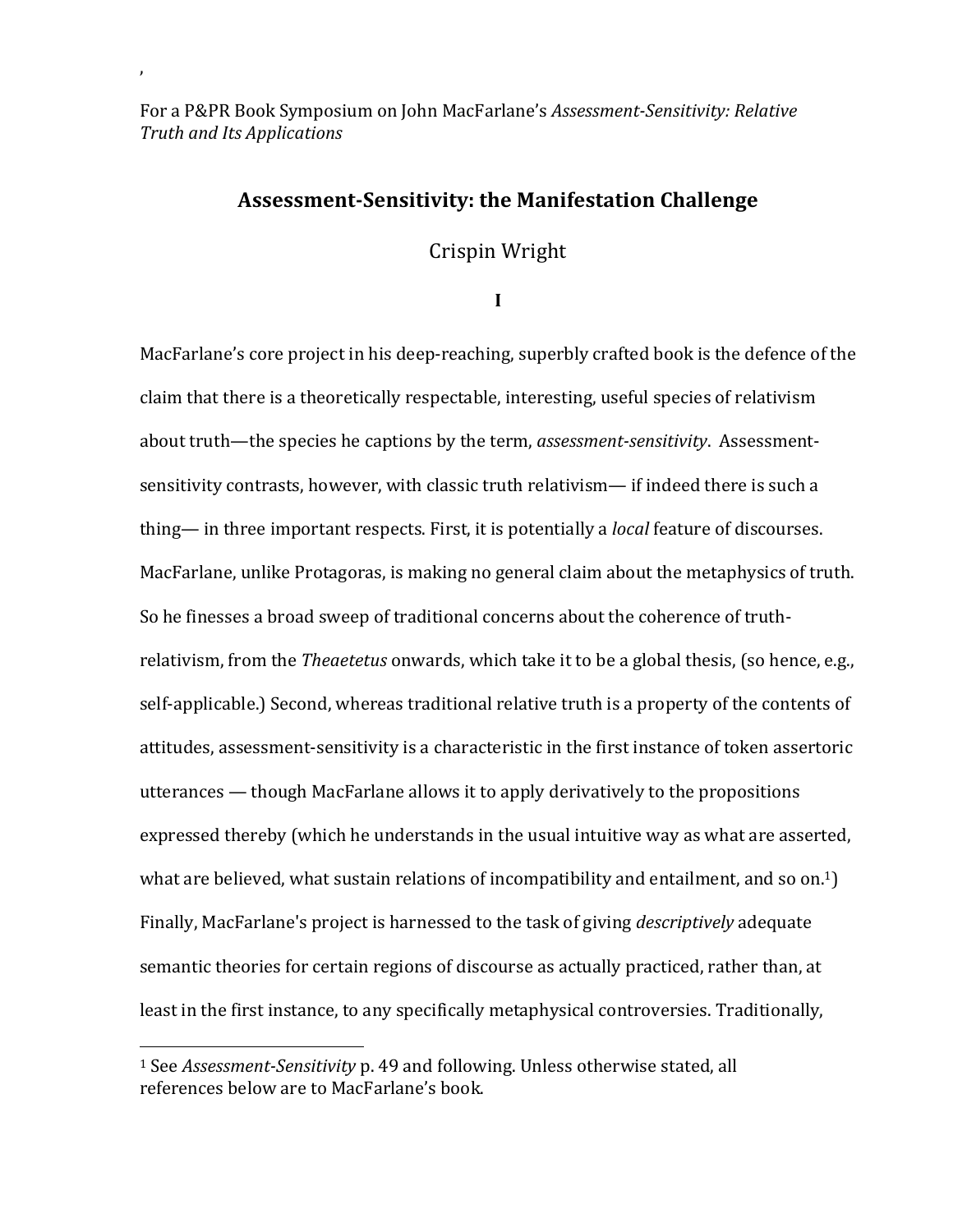truth-relativism is a player in the *normative* debates about realism and objectivity, one kind of paradigm of anti-realism, alongside and contrasting with non-cognitivism, errortheory, expressivism and the rest, —and indeed a paradigm that in the modern (20th) century) debates was largely discarded. MacFarlane, as it appears, intends no direct contribution to those debates.

The interest of MacFarlane's thesis is nevertheless unquestionable. The remarks to follow will bear on the theoretical respectability, broadly conceived, of truth-relativism as he develops it, and —indirectly—on its utility.

### **II**

A class of utterances is assessment sensitive if and only if, for each member U of that class, the question whether an assertor of U speaks truly turns not merely on the circumstances obtaining on the occasion of the assertion but depends additionally on aspects of a 'context of assessment': perhaps the information state, or interests, of an assessor, or her moral standards, or tastes, or just the time of assessment. A single such utterance may thus receive *variable but nevertheless correct* assessments of truth-value, depending on the variable characteristics, broadly conceived,  $-$ 'parameters'—of assessors of it. There is no once-and-for-all answer to the question whether the assertor of U spoke truly, even after the content and circumstances of the assertion are fully determined. Thus the truthconditions for assessment-sensitive utterances involve a double relativity: U is true (or not) as uttered in  $C_1$ — the *context of use*, serving to fix the content expressed by U (as well, perhaps, as other relevant features of the circumstances of evaluation)— and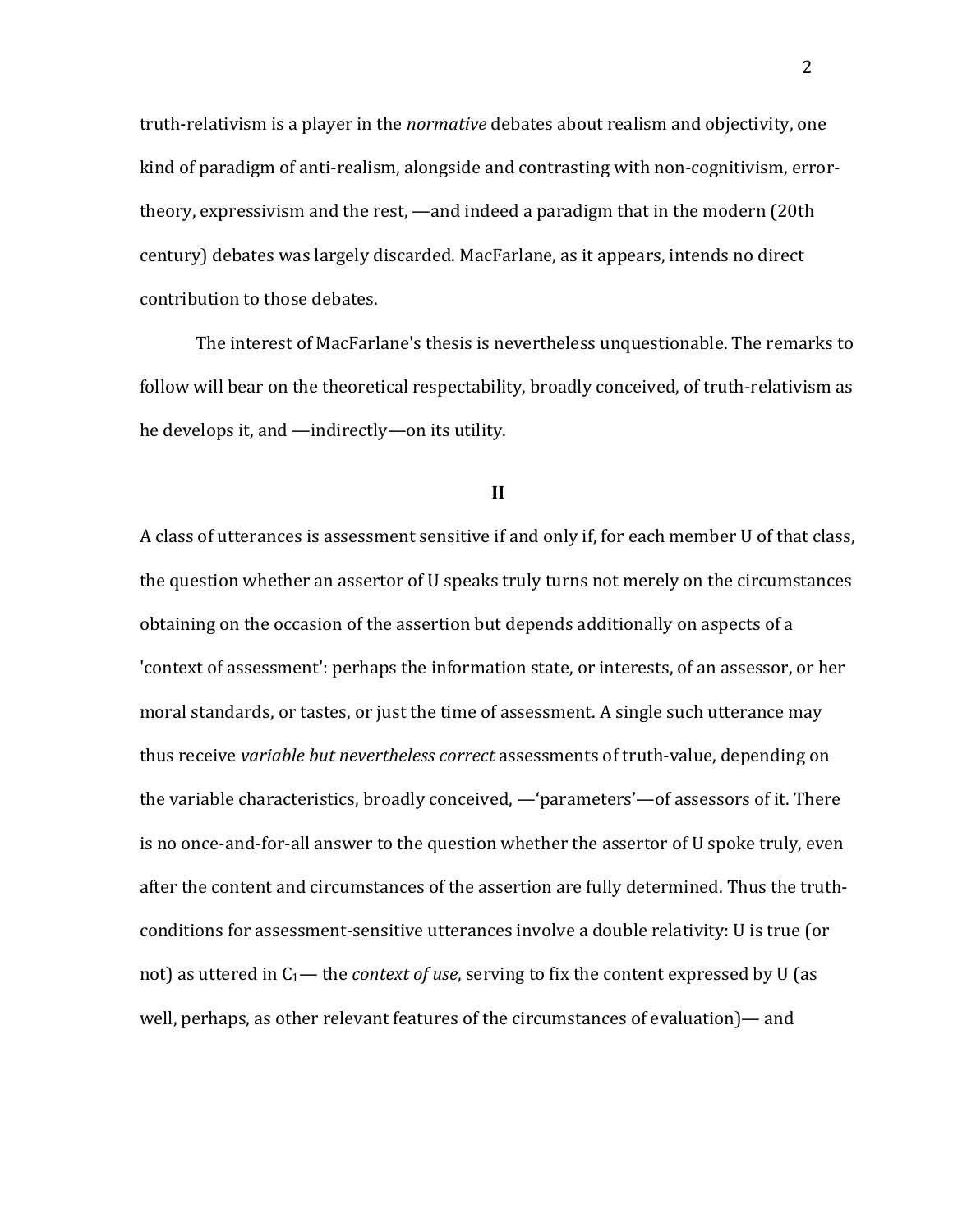assessed in  $C_2$ — the *context of assessment*, serving to fix the values of the relevant parameters of assessment.<sup>2</sup>

Now, if a semantic theory that centralises such an assessment-sensitive notion of truth is to prove descriptively superior, we need a clear account of how the assessmentsensitivity of a class of utterances might be distinctively manifest in the discourse concerned. What is wanted, at first blush, is clear evidence that a pair of assessors who diverge in their assessments of an utterance U, one regarding it as true and the other as false, can both be not merely justified but *correct*— and this purely in virtue of their satisfaction of different relevant parameters of assessment. How might that highly theoretical-sounding circumstance show in linguistic practice?

I think this matter has always been problematic, and my principal point here will be that it remains so. Of course there would be no problem if we could just assume that each speaker X has the resource in the object language of a *correctness* predicate, contrasted with all three of (absolute) truth, truth as assessed by X, and epistemic justifiability in the object language. In that case X can simply *say* that Y's assessment is correct, even though false (as assessed by X), and even though X does not mean to say (merely) that Y's assessment is fully (epistemically) justified in Y's situation. But the theorist of assessment-sensitivity cannot simply assume that such resources are in play. We are asking after the *pre-theoretic* manifestation of the fact that the discourse is assessment-sensitive: we want to be told about patterns of use that will display that fact even if the only alethic predicate in currency in the discourse itself is the unreconstructed

 $2$  The extension of this idea to propositions is outlined in chapter 4.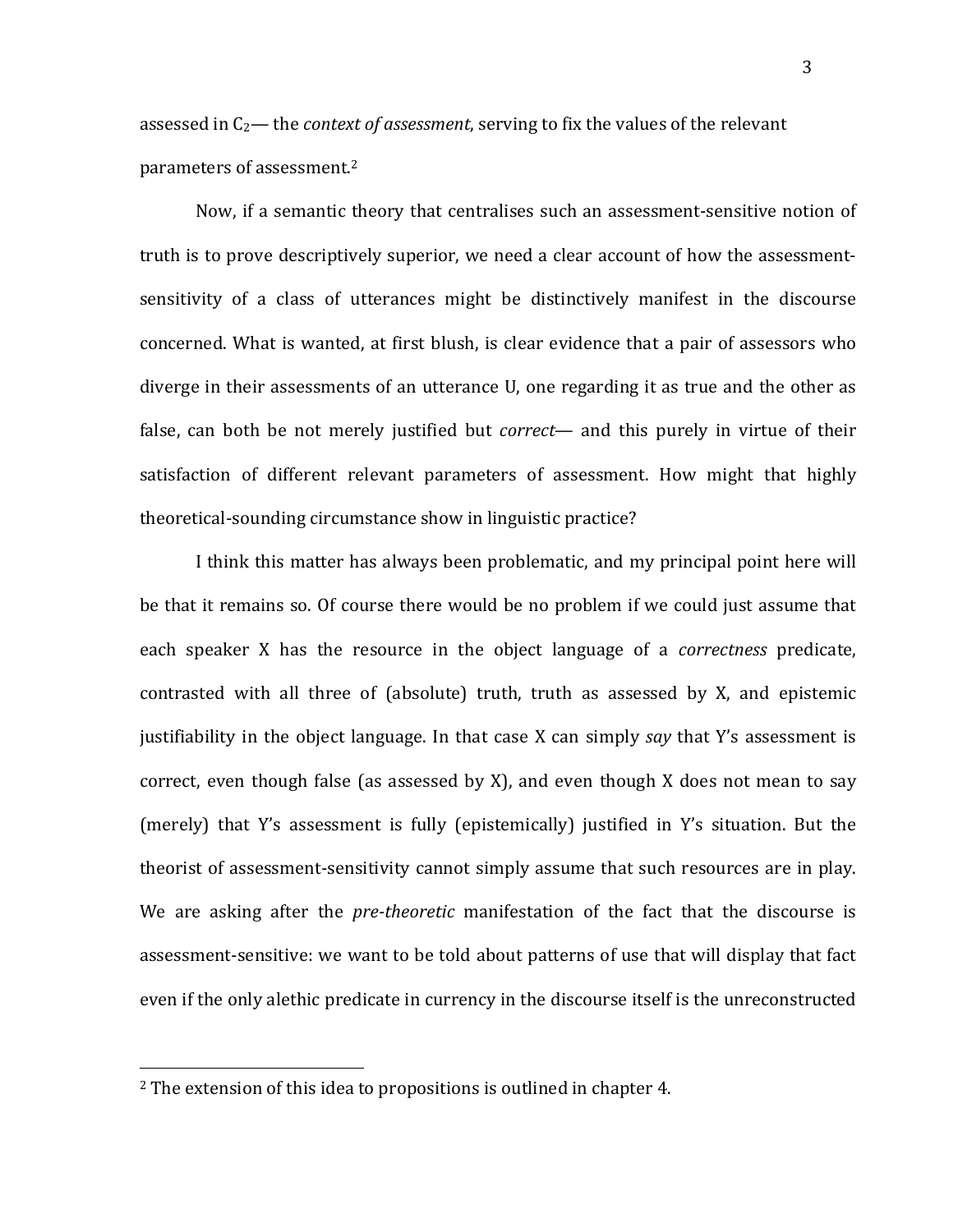"true". The task is to give sense to the idea that a semantic theory featuring an assessment-sensitive notion of truth has genuine, distinctive operational content.

# **III**

MacFarlane himself is very respectful of the manifestation-challenge. His response to it is fashioned in reaction to another type of proposal that comes into focus in his framework— one, indeed, which may seem to chime better with certain folk ideas about relativism than MacFarlane's own. Suppose Tim affirms, correctly by his taste, that stewed rhubarb is delicious, and Paul affirms, correctly by his taste, the contrary. And suppose I want to say, even-handedly, as an expression of an intuitive relativism, that neither is making any kind of mistake. (Their disagreement is "faultless".) That is something it seems I cannot say if utterances of "Stewed rhubarb is delicious" are assessment-sensitive, since then I will have to assess both claims by my taste, and whatever that may be, it cannot sustain both Tim's and Paul's verdicts. Suppose therefore that we retain the idea that the truth of such assertions is standards-of-taste-relative but stipulate instead that the standards by which they are to be assessed are those of their *authors*. The proposal is, in effect, that  $C_1$  and  $C_2$  are to coincide: the context of assessment is to be the context of use. Then now I can say that both Paul and Tim speak truly.

This proposal is what MacFarlane calls *non-indexical contextualism*.<sup>3</sup> Non-indexical contextualism may seem at first glance like a pretty decent approximation to Everyman's

<sup>&</sup>lt;sup>3</sup> "Non-indexical" indicates that the view does not postulate that the propositional content of "Rhubarb is delicious", e.g., varies as a function of variation in parameters—here, standards of taste—in Tim's and Paul's respective contexts of use. What Tim affirms is what Paul denies. But the view is contextualist in granting that the truth-value of the proposition concerned *is* variable with parameters set by context of use.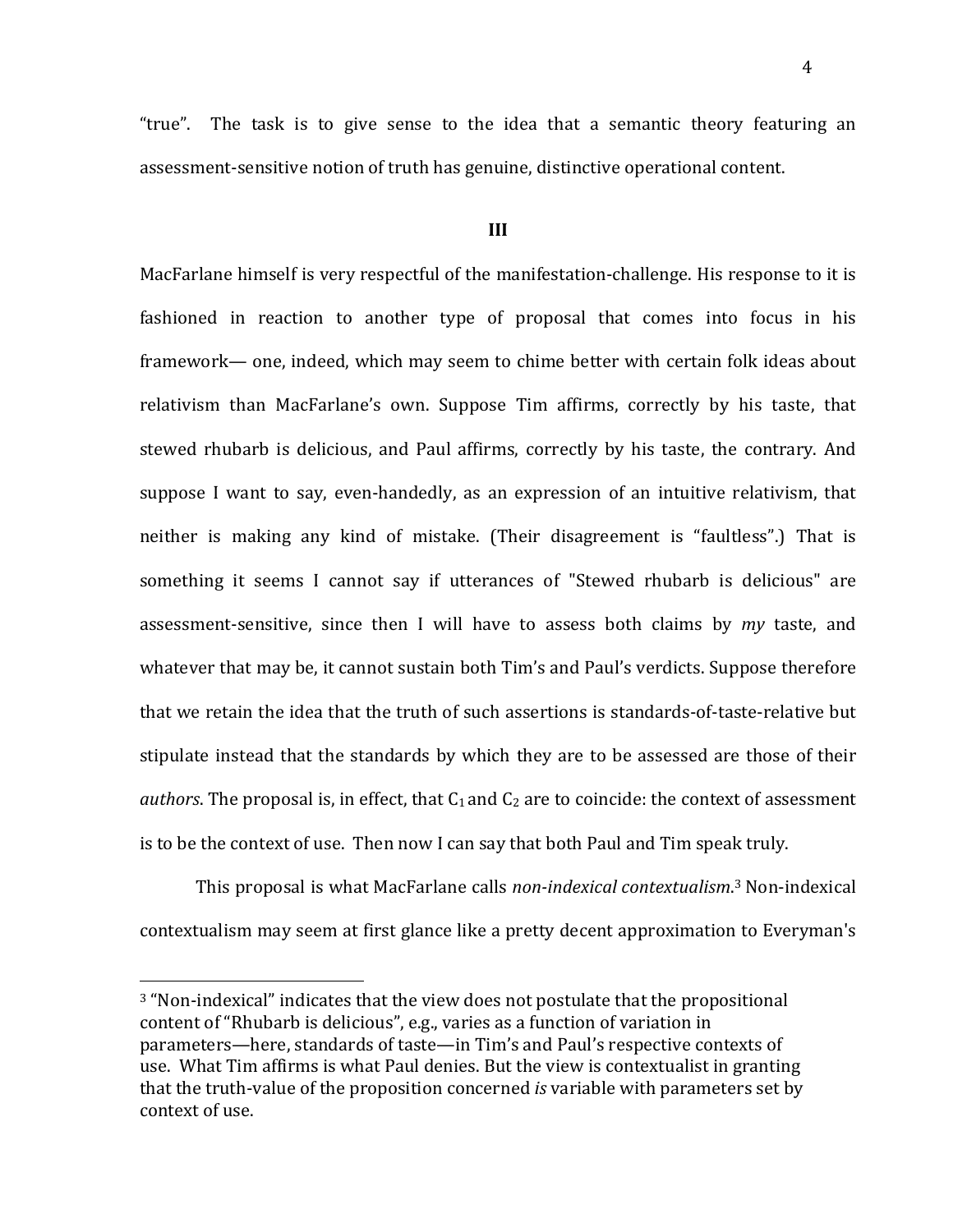notion of relativism. (It allows that there is "your truth" and "my truth".) MacFarlane scorns the idea that such a view is properly relativist, primarily on the ground that, unlike assessment-sensitivity, it assigns once-and-for-all truth-values to Paul's and Tim's utterances. That reflection, notably, misses the point that if Paul insincerely but obsequiously defers to Tim, one and the same proposition will be false in his mouth but true in Tim's. The reader may think that is relativism enough to fulfil the Protagorean spirit. 

Perhaps it is pointless to debate further which view has the better title to the term, "relativism". What is significant for MacFarlane's purposes is that non-indexical contextualism and assessment-sensitivity potentially diverge in their predictions of use. For suppose I assert U and then later have occasion to re-visit the question of the truthvalue of my former utterance of it: non-indexical contextualism bids me defer to the standards of the context in which the utterance was originally made, and if it was correct by those standards,  $-$  let's suppose it was,  $-$  I should now regard my assertion as having been made truly, whatever the standards of the context that I now occupy. Assessmentsensitivity, by contrast, will have me assess my earlier utterance of U precisely by the standards of my present context and I may thus be led to regard my assertion as having been made falsely, even if it was correct by the standards of its original context.

#### **IV**

This contrast is key to MacFarlane's response to the manifestation-challenge. He approaches the matter via a remark of Michael Dummett in the latter's paper, "Truth", to the effect that in order to grasp the notion of truth, it is necessary not merely to know

<u> 1989 - Andrea Santa Andrea Andrea Andrea Andrea Andrea Andrea Andrea Andrea Andrea Andrea Andrea Andrea Andr</u>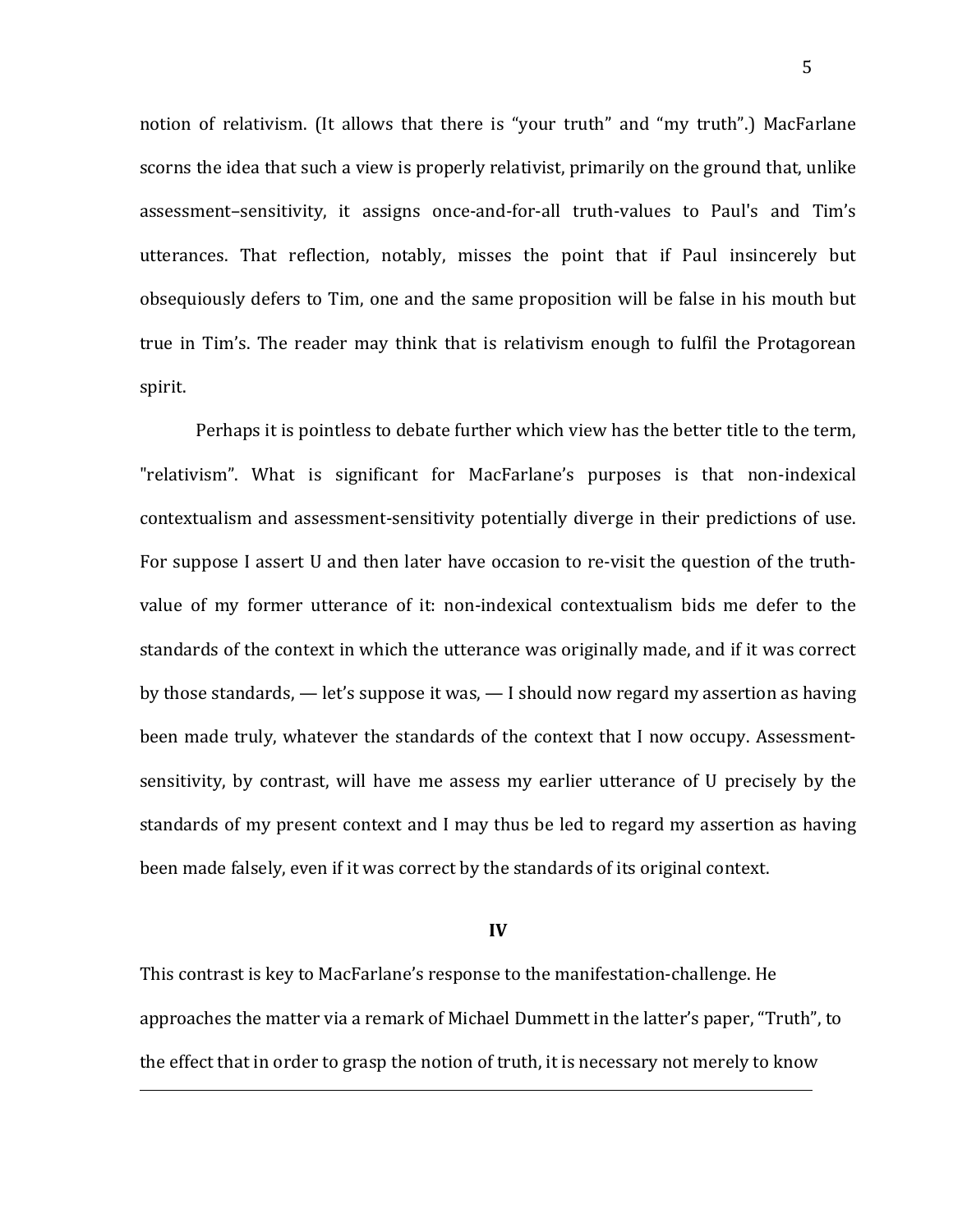under what circumstances sentences are true, but also to understand the connection between their truth and the proprieties of their assertion.  $4$  MacFarlane casts this as the claim that assertion is constitutively governed by the following

*Truth Rule*: At a context C, assert that P only if P is true at C.<sup>5</sup>

We presumably know well enough what it is for speakers to manage their linguistic practice in conformity to the Truth Rule. Correspondingly, it ought to suffice to allay qualms about the theoretical respectability of assessment-sensitive truth to formulate a corresponding rule for it—a rule such that it is clear what it would be to manage a relevant linguistic practice in conformity to it —and maybe thereby to show what would

be for practitioners to have *implicit* grasp of assessment-sensitive truth.<sup>6</sup>

MacFarlane, however, fails to find any suitable such rule distinctive of assessmentsensitive truth. He discusses various options and finds all wanting, $\frac{7}{1}$  with the best candidate being:

 

 $6$  This, to be sure, will only address the question of theoretical respectability narrowly conceived: the question of giving sense to the theoretical primitive. The broader project is that of rendering fully intelligible a practice for whose description the notion of assessment-sensitivity is needed. For this, the relativist needs not merely to characterise the outlines of a practice in which the operation of assessment-sensitivity would be distinctively manifest but to show how such a practice could be *rational* and *useful*. MacFarlane encroaches on this vital task in chapter  $12 - \text{but I}$  have no space to consider his suggestions here.

 $7$  Pages 103-4.

<sup>&</sup>lt;sup>4</sup> Page 98 and following.

 $5$  Page 101. In speaking of this rule as constitutive, MacFarlane intends, I imagine, not that an utterance is an assertion if and only if compliant with it, nor if and only if the utterer intends so to comply, but that it is of the essence of assertion to be *answerable* to it  $-$  to be subject to negative appraisal, just on that account, if in breach of it. Cf. note 7 on page 101.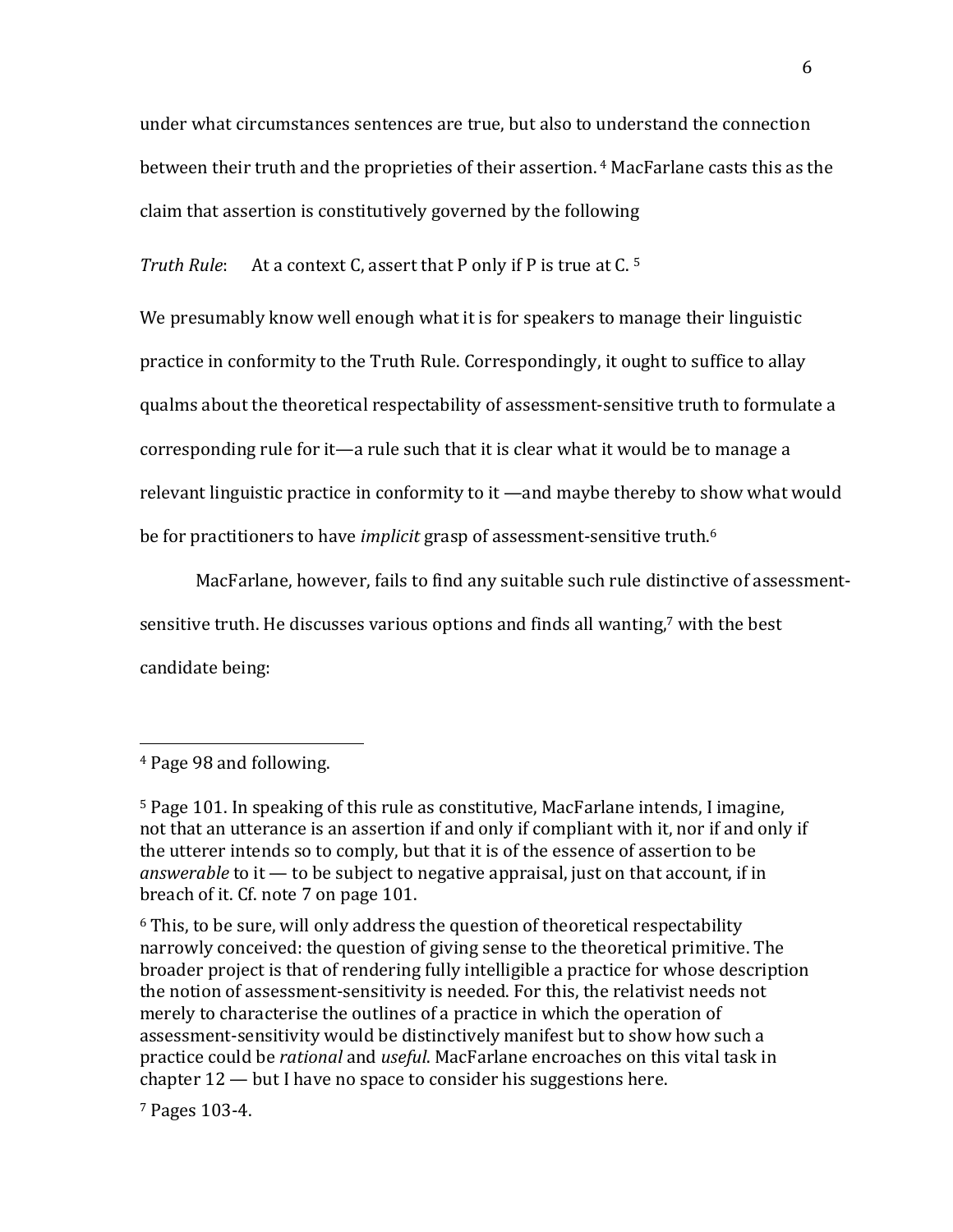*Reflexive Truth Rule*  An agent is permitted to assert that P at context C1 only if P is true as used at C1 and assessed from C1

— and the evident problem with this is that since it identifies the contexts of use and assessment, it predicts nothing that is not predicted by non-indexical contextualism. In fact it is clear that no rules for assertion alone can do what's wanted, since rules for assertion— at least, rules which agents can effectively follow— have to relate to features of prospective contexts of use, and so can make no room for an active contrast between context of use and context of assessment.

MacFarlane's solution is to invoke the idea of *retraction*. The assessmentsensitivity of an utterance will show, MacFarlane contends, in its being constitutively subject to a norm of retraction along the following lines:

*Retraction Rule.* An agent in context C<sub>2</sub> is required to retract an (unretracted) assertion of P made at  $C_1$  if P is not true as used at  $C_1$  and assessed from  $C_2$ 

Non-indexical contextualism need have no quarrel with the Retraction Rule as such. But, unlike assessment-sensitivity, it will require an assessor at  $C_2$  to return the same verdict as a correct assessment from the standpoint at  $C_1$  and so will mandate retraction only if the assertion was not correct by the lights of the latter. So the two views will thus potentially diverge in their predictions of retraction.

## **V**

Retraction phenomena are thus a crucial component in the empirical distinguishability of MacFarlane's proposal from non-indexical contextualism. They are also key to MacFarlane's main strategy of argument against regular—indexical—contextualism.

<u> 1989 - Andrea Santa Andrea Andrea Andrea Andrea Andrea Andrea Andrea Andrea Andrea Andrea Andrea Andrea Andr</u>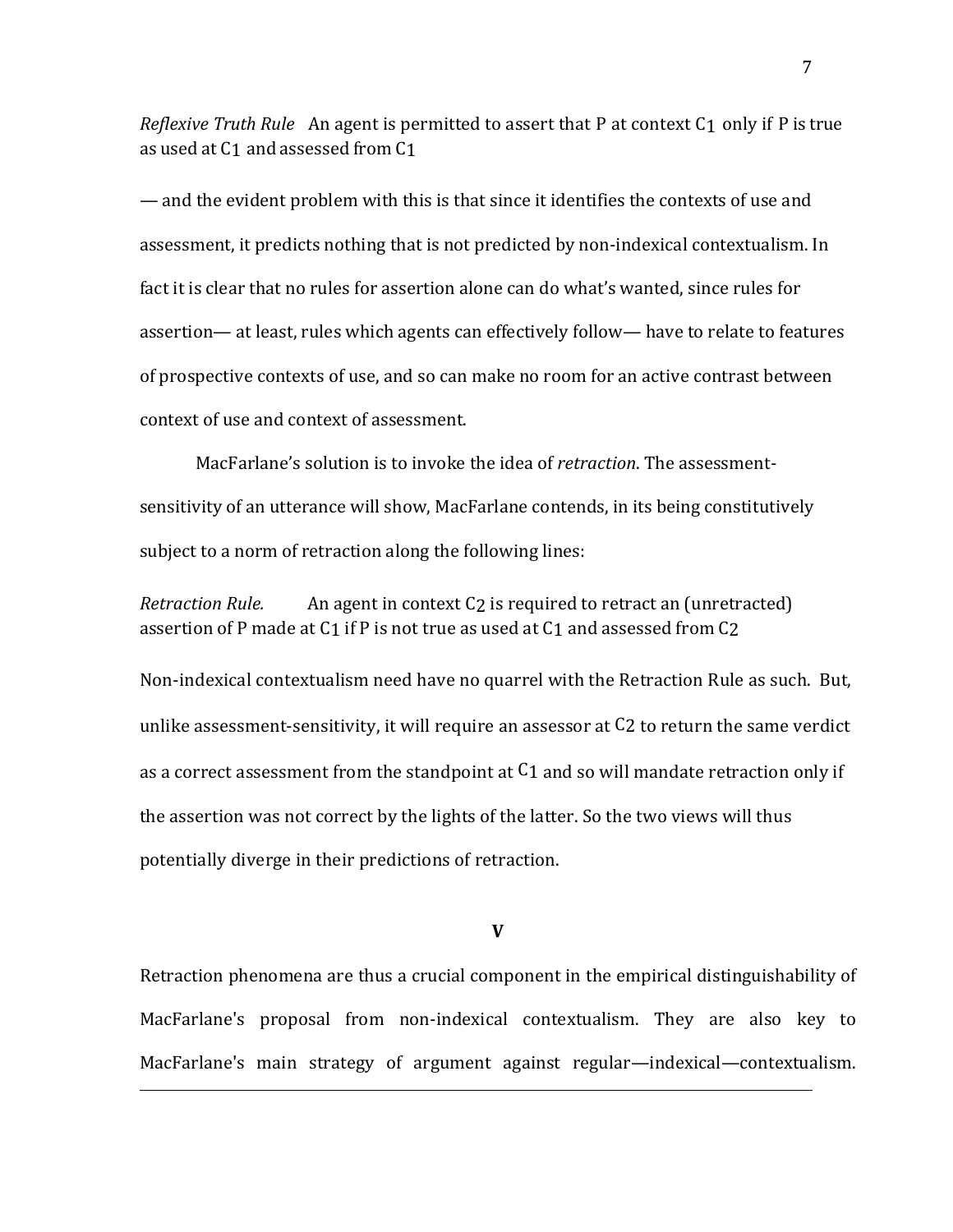Regular contextualists about "knows", for example, make much of the apparent variation in the assertibility of knowledge ascriptions in the light of switches between so-called "low" and "high" contexts. However when, in the scepticism seminar, I decline to ascribe knowledge to a subject— say, myself— to which earlier over breakfast I laid claim, I will characteristically *deny* that I spoke truly in making that claim, saying things like "I realise now that I didn't know anything of the kind". Yet on the face of it, standardscontextualism about "knows"  $-$  whether indexical or non-indexical— can explain only my denial that I know *now*; it should predict no quarrel with what I said earlier, since the relevant form of words has undergone a shift in content with the tightening of the standards.<sup>8</sup> It is similar with epistemic "mights" and "coulds". High up on the Cuillin ridge during a misty scramble, a large peak briefly looms into view seemingly just a short way ahead. "That could be the summit", you encouragingly say. Later, warming your feet by the fire and poring over the map, you say, "You know, I was wrong. That peak couldn't have been the summit. It's not visible from where we were standing." That seems like an acceptable piece of conversation, in which you correct—retract— an earlier claim which, we can suppose, was proper enough in the original context of use. For MacFarlane, it is the task of accounting for data of correction and retraction of this kind that provides the principal *raison d'être* for relativism. Since no form of contextualism can, apparently, account for such data, assessment-sensitivity is the superior theory.

 $8$  That I regard my former assertion as false is the crucial point in this instance; in view of the factivity of all (serious) uses of "knows", contextualism can of course predict that I will no longer wish to endorse the truth of my earlier utterance. What it seems it cannot predict is my denial that what I said is true.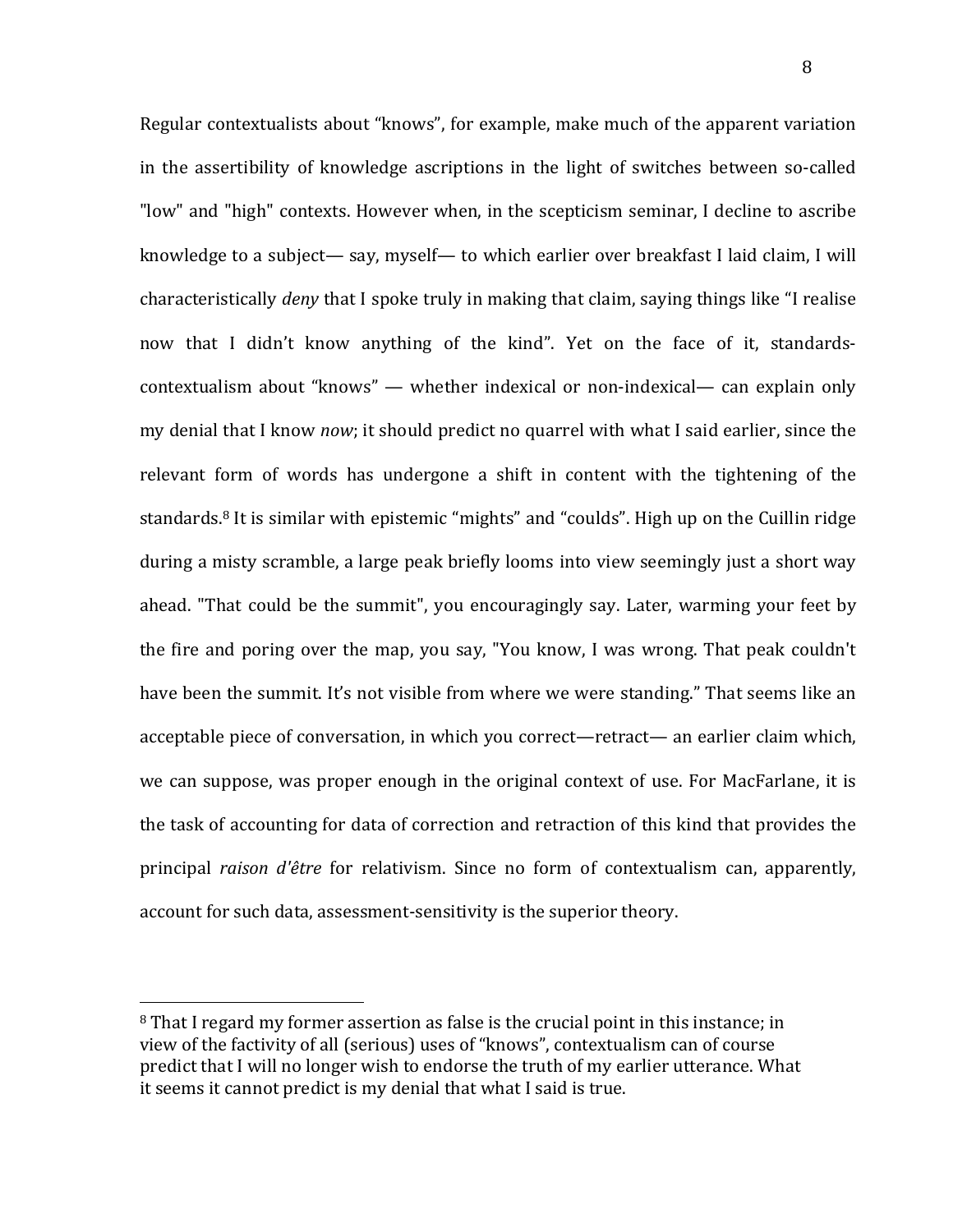Does this address the manifestation-challenge? Let us grant that if the issue was only whether we should prefer a (regular) contextualist or an assessment-sensitivity relativist account of a given region of discourse, then differences in retraction behaviour may well favour the latter. Caution is, admittedly, needed with the point, for it depends on how exactly the notion of retraction is understood and how it in turn is manifest in linguistic practice. Generally, MacFarlane characterises retraction as an operation on speech-acts: it is the *withdrawal* of an assertion, comparable to the withdrawal of a question, the cancellation of a command, or the revoking of a promise.<sup>9</sup> There is an issue, which I cannot adequately enter into here, about whether this notion of retraction—contrast: *denial* of the former assertion— will underwrite the problem MacFarlane thinks it makes for contextualism in all the relevant cases. Generally, one will regard a previous assertion as retractable in this milder sense whenever considerations emerge which *undermine*<sup>10</sup> the original grounds for it— and this is so whether or not the content of the utterance in question was sensitive the context of use. The consequent worry is that some at least of the retraction patterns that seem characteristic of our use of e.g. epistemic modals may accordingly be readily explicable by contextualism. This is plausibly so, for example, in the Cuillin peak example: the *evidential relevance* of the appearance of the false summit

 

**VI**

 $9$  Page 108.

 $10$  I have in mind the usual contrast between undermining and overriding defeaters.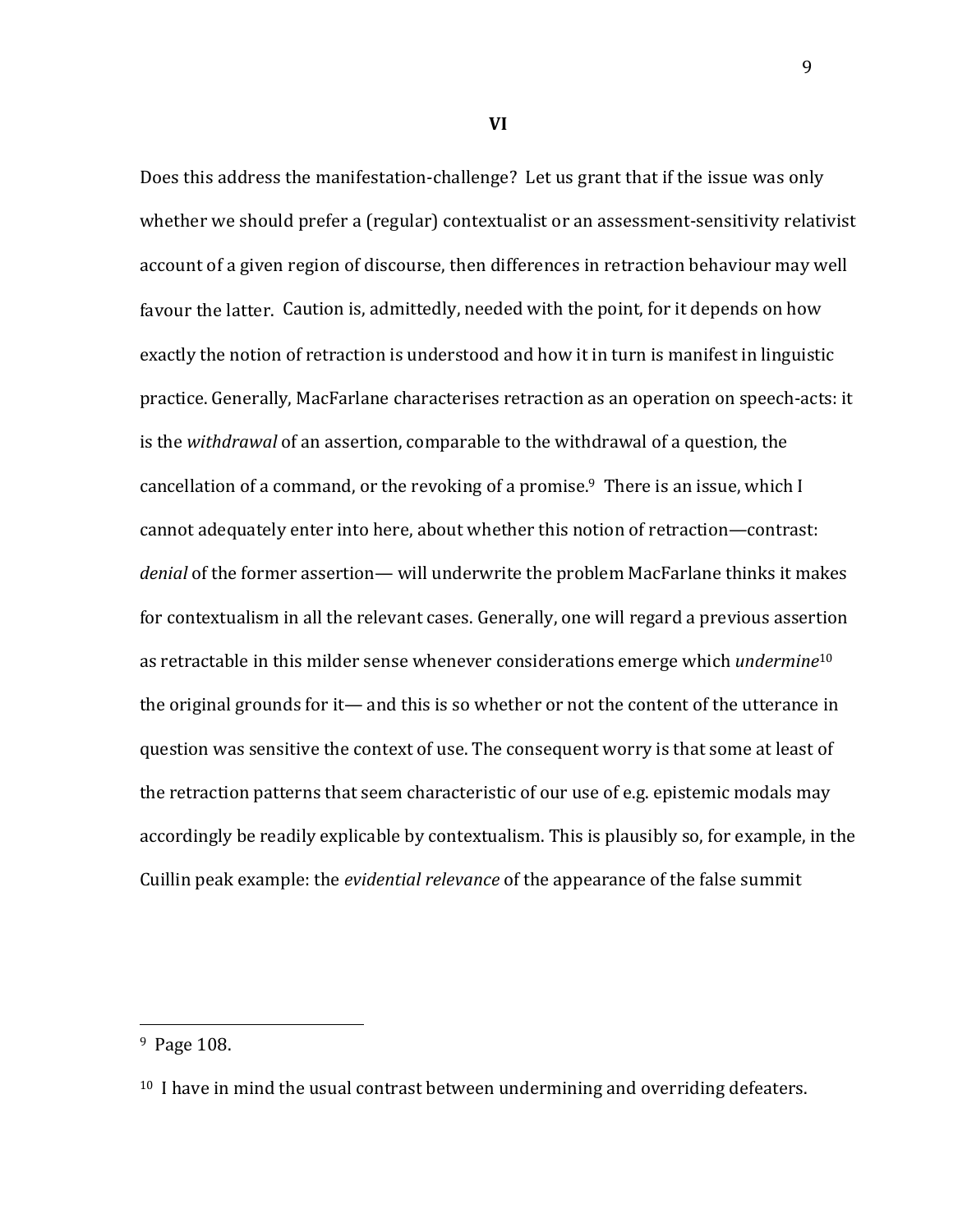through the mist is undermined by the later information that the relevant peak was not visible from that location. $11$ 

However whether the intuitions that MacFarlane tries to excite concerning retractions in some of his case studies really do provide for crucial experiments between assessment-sensitivity and contextualism is not an issue I can take further here. The issue I wish to press is whether enough has been done to have assessment-sensitive truth make clear theoretical sense in the first place. MacFarlane writes that "What makes the relative truth intelligible is the potential difference between the context at which an assertion is made and the contexts at which challenges to it will have to be met and retractions considered."<sup>12</sup> But he knows very well that only that much does *not* make relative truth intelligible, since that potential difference will engage any non-relativistic discourse where shifting evidential states can mandate the retraction of previously warranted claims.

If we are already persuaded of the intelligibility of relative truth, we can characterise the difference between the two kinds case like this: when new evidence comes in that potentially mandates retraction of a non-relativistic assertion that was warranted in its original context, the justifiability of the retraction will require grounds for thinking that the original warrant was misleading. In a relativistic case, however, so one would suppose, there should be no such requirement. That is: if a practice is to distinctively manifest a relativistic character, then something about the way that retraction of an assertion is done will need to evince not merely that the assertion is 

 $11$  Contrast the Chainsaw example in Wright (2007)

<sup>12</sup> Page 116.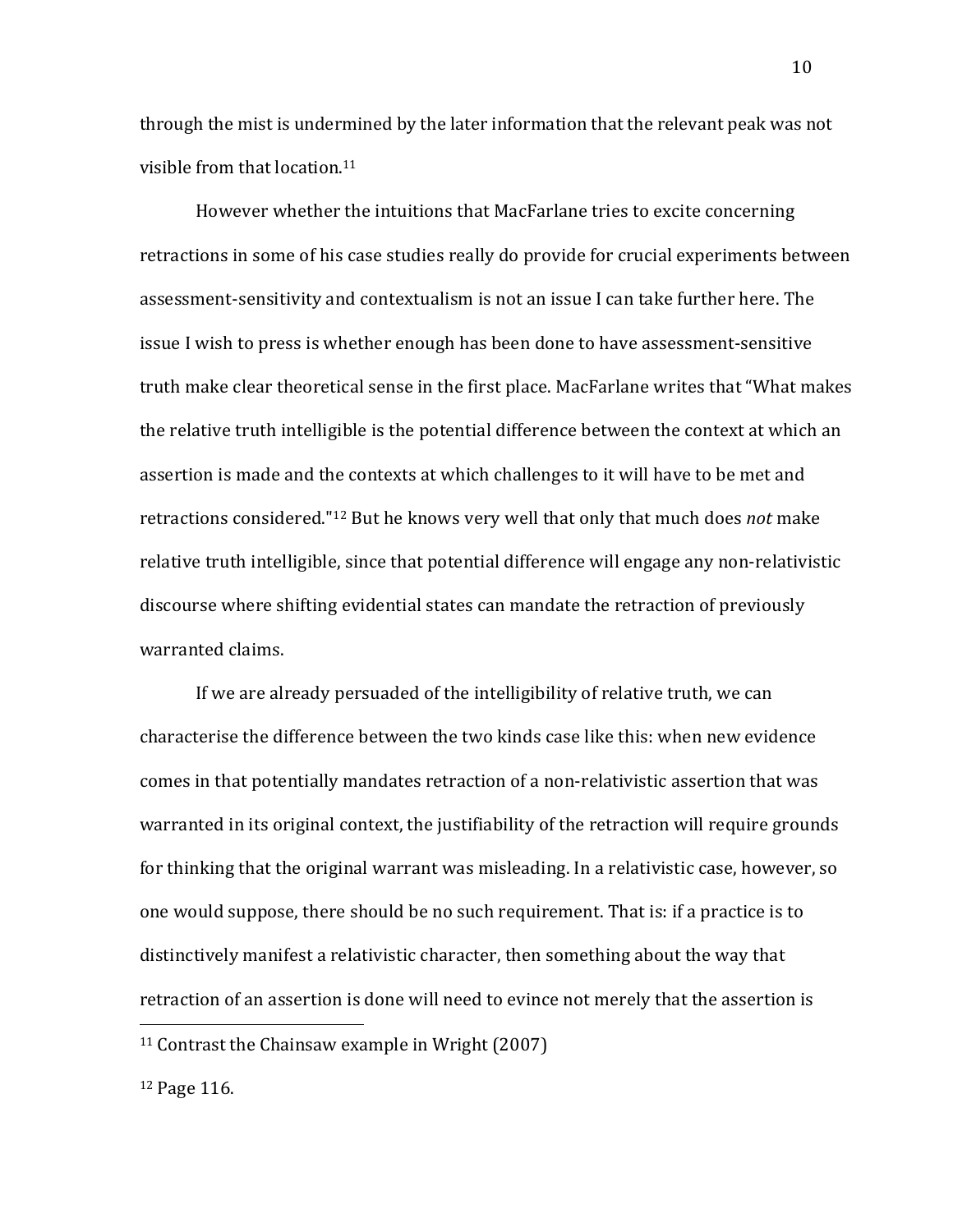acknowledged to have been fully justified its original context, but that there need have been nothing misleading about the support it then had – that it was, as it were, *alethically faultless* back in that context. But the question we keep coming back to is: how might ordinary object-level practice manifest that element?

My sense is that MacFarlane underestimates the difficulties that his proposal encounters at this point because he envisions a theoretical landscape in which there are essentially just three players: assessment-sensitivity, one or another form of contextualism, and invariantist *realism*. The latter will expectably also predict the patterns of retraction behaviour that McFarland believes favour assessment-sensitivity. The reason why he thinks that assessment-sensitivity is prioritised by retraction phenomena is because he has *already* discounted realism in the relevant cases. There is thus a metaphysical lemma required by his strategy of argument.

It may be rejoined that, for the relevant range of cases, that is surely a point of no great moment. There is no major metaphysical hostage involved, surely, in the rejection of realism about basic taste, comedy, or epistemic possibility (though the issue is of course much more controversial when it comes to the case of knowledge.) The real concern, though, is not about the warrant for discounting a third possibility—realism but about that for discounting a fourth: minimalism.

I can here offer only the briefest outline of this direction. For the minimalist, the object-language truth-predicate that features in the discourses in which we are interested is, more or less, a deflationary—merely disquotational—truth-predicate. And with that, as he notes, MacFarlane can agree.<sup>13</sup> But minimalism rejects the idea that any

<sup>&</sup>lt;sup>13</sup> Pages 38-9 and 93-4.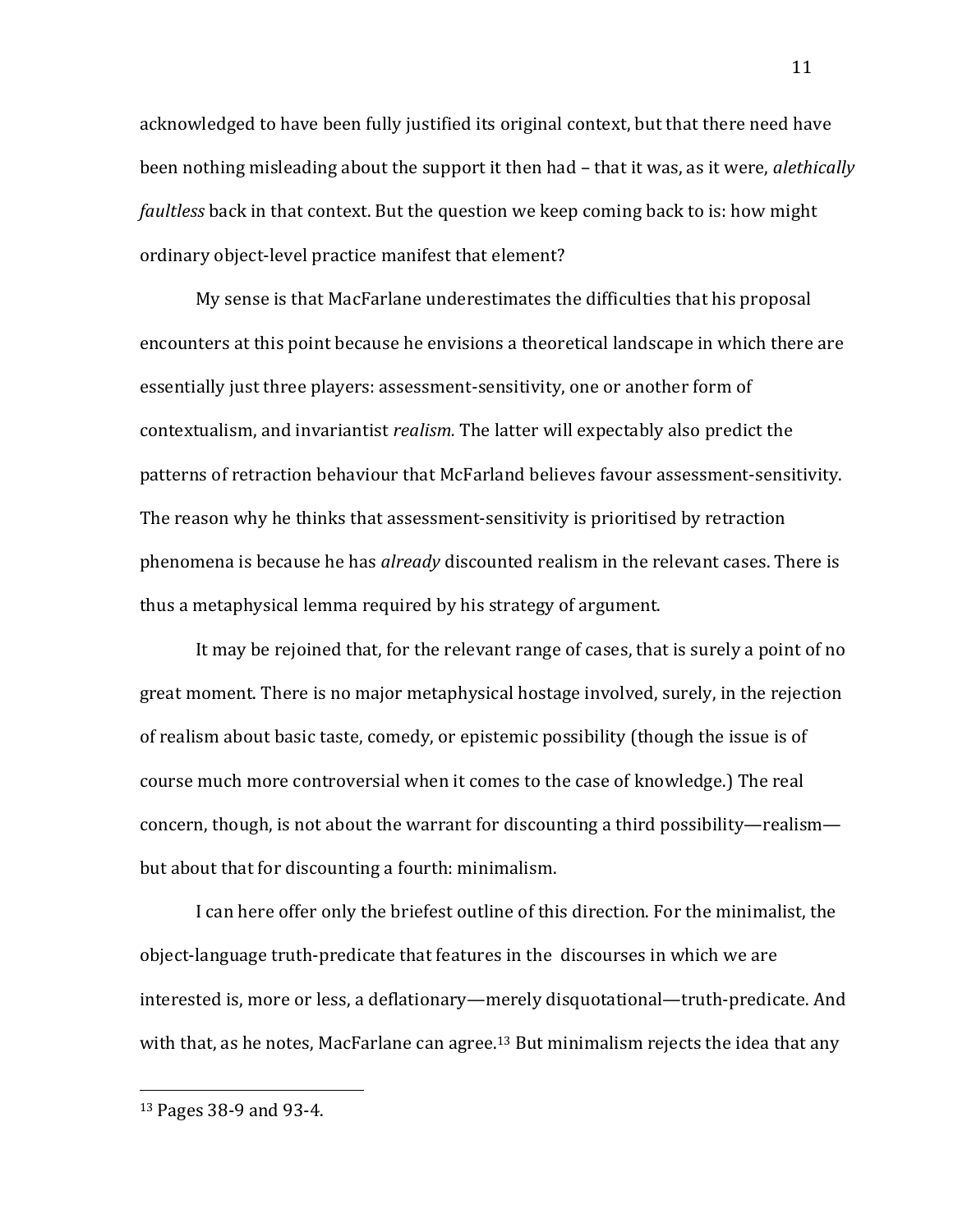special notion of truth is required in framing a semantic theory for these discourses. With that, again, MacFarlane can agree provided the interest of the theorist is merely in the mechanisms of semantic composition. But if the project is to recover and make sense of (diachronic) patterns of assent and dissent, MacFarlane will disagree; it is here that the invocation of assessment-sensitivity is supposed to come into its own. Minimalism disputes that. For the minimalist, understanding the practice of these discourses is a matter of understanding the conditions under which their signature statements may be asserted, and the conditions under which such assertions are defeated and should be withdrawn or denied. The former are typically subjective states: states of information, or various kinds of affective state. The defeaters are various and variously topic-specific but, to illustrate for the case of taste, will include evidence of impairment of appropriate capacities (You just cleaned your teeth, or are still suffering the effects of dental anaesthesia), evidence of lack of community ("No-one but you likes that stuff"), overriders drawing on superordinate values ("Do you have any idea how they treat the geese?") and evidence of instability in one's relevant responses. It is the role of such defeaters that gives sense to the contrast between the 'objectified' idiom: "This paté is delicious" and the mere report of one's personal affect : "I like this paté" which share their assertibility conditions but differ in their conditions of retraction  $-$  both withdrawal and denial. The general tenor of the defeaters in the case of taste is to register our interest in stable, shareable, (morally) acceptable gustatory responses.

The foregoing is just an illustration, and a sketchy one at that. But perhaps it is enough to give focus to the challenge I want to table. Suppose we are given a refined and

<u> 1989 - Andrea Santa Andrea Andrea Andrea Andrea Andrea Andrea Andrea Andrea Andrea Andrea Andrea Andrea Andr</u>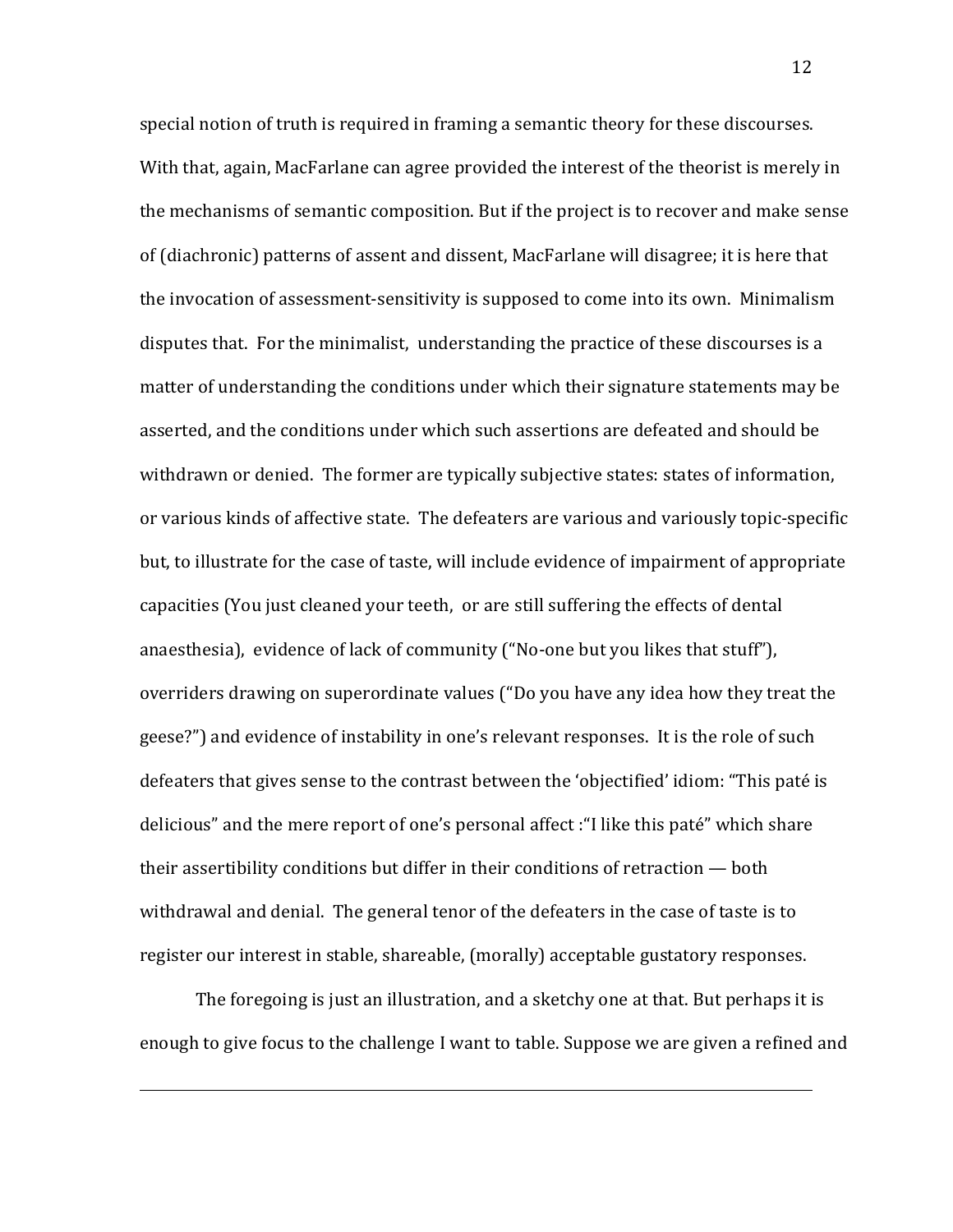elaborated description of the conditions of assertion and defeat that are characteristic of the signature claims of one of the discourses for which MacFarlane is proposing an assessment-sensitive semantics. Suppose we are also given a plausible informal theory of the social purposes characteristically served by a discourse that is so patterned. And suppose finally that we have an orthodox compositional semantic theory for the discourse. Then what further legitimate explanatory ambition is there, so far unaddressed, which a semantic theory based on assessment-sensitivity might show its superiority by accomplishing?

It may be helpful to sketch the contrast, in the most general terms, between the relativist and minimalist approaches to disagreements in basic taste. If the intuitive idea that such disagreements can somehow be faultless is not to reduce to the banality that the respective opinions may be fully justified, then the intention of the idea has to be that they may somehow reflect no *alethic* fault. This is, naturally, a hopeless idea if the discourse is thought of as answerable to a single norm of truth with which no statement and its negation can simultaneously comply. So if faultless disagreement is to be a possibility, there must be no such single alethic norm. That leaves two options. One is, in one way or another, to—as it were—fracture the norm, multiply the ways of being true and spread the pieces around, so that conflicting opinions can each alight on a shard. Any relativistic account of faultless disagreement offers a particular implementation of that option. The other option is to suction out the substance of the alethic norm, leaving only the deflated residue, and look elsewhere for the substantive norms that operate over the discourse to look, as Wittgenstein urged, at the *use*. I regard it as a strength of the combination of propositional minimalism and alethic pluralism defended in *Truth and Objectivity* that it